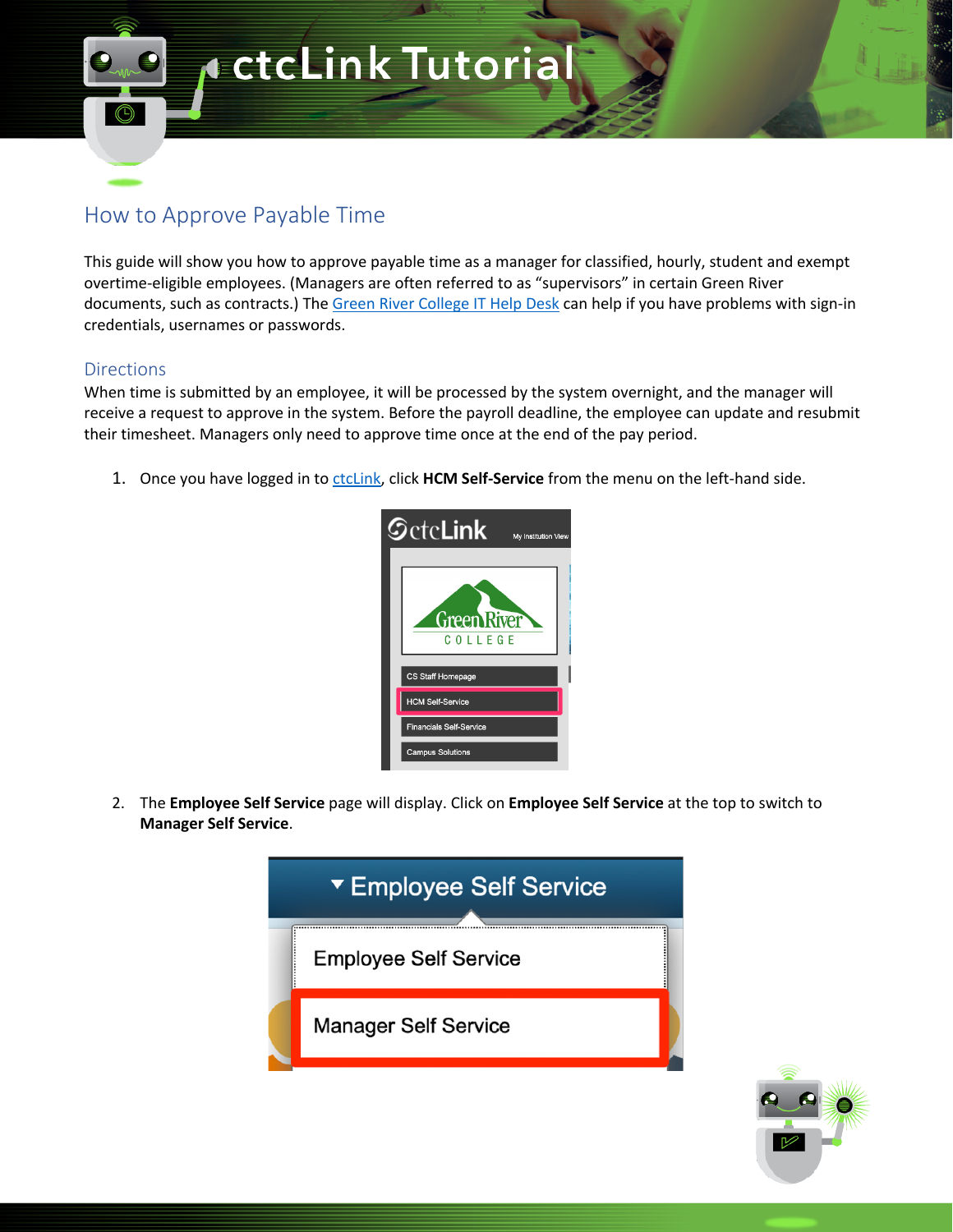

3. The **Manager Self Service** page will display. Click the **Approvals** tile.



- 4. The **Pending Approvals** page will display. Click **Payable Time** on the left panel.
- 5. Select the employee who needs time approved. **Note:** The **filter** button may be used to locate a specific employee.



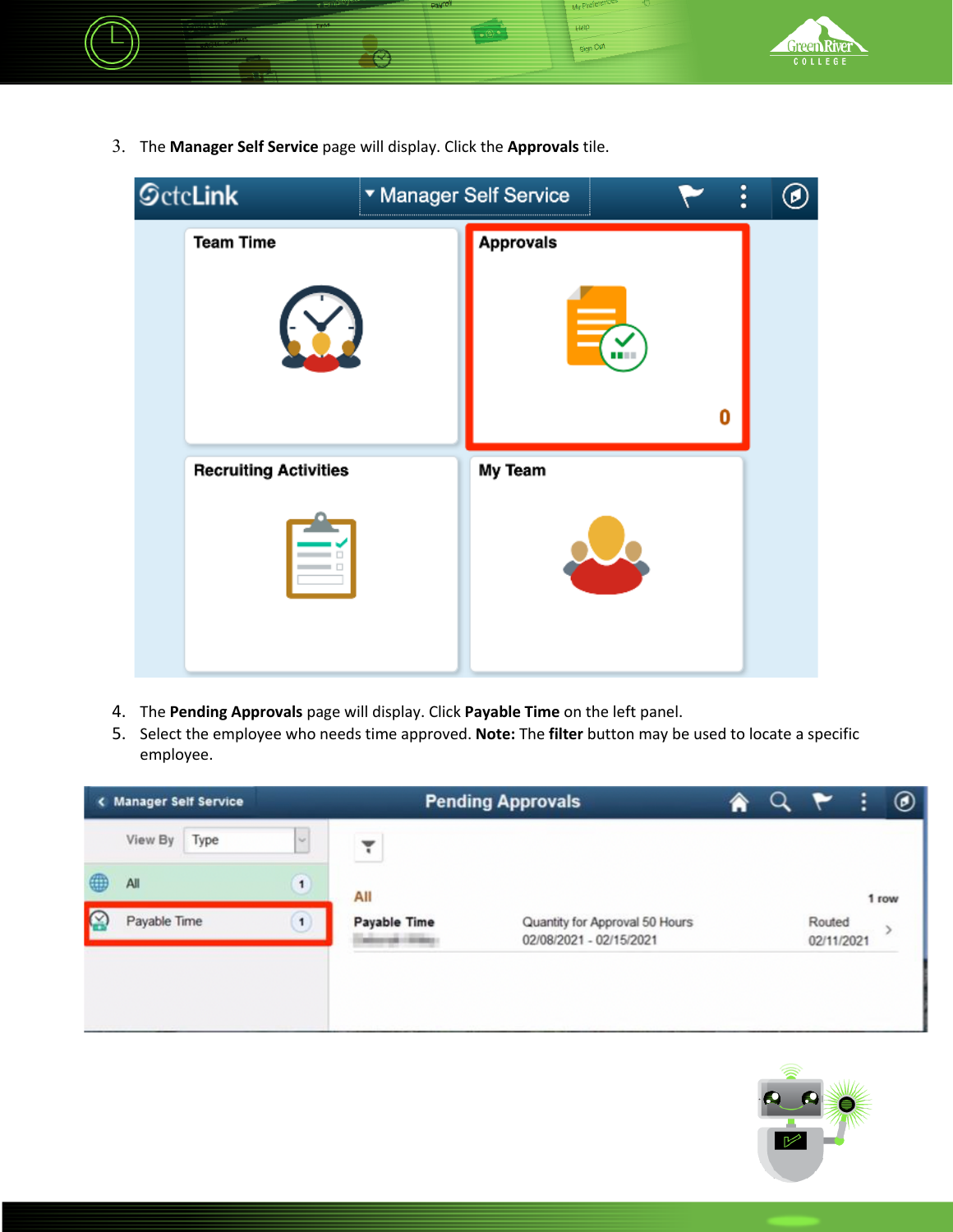

- 6. The **Payable Time** page will display.
- 7. Review submitted time for accuracy of both hours in the **Quantity** column and time codes in the **Time Reporting Code** column. You can click on individual lines to see details of that line. If you want to review the employee's timesheet in the full timesheet view before approving, see "How to View and Edit Payable Time."

**Liel**o Sion Ou

- 8. You can either select individual lines to approve or check the box above the **Select** column to select all lines.
- 9. Comments can be entered in the **Approver Comments** box.
- 10. When you have selected all lines to be approved, click **Approve** in the upper right corner. If any lines cannot currently be approved, contact the employee to adjust and re-submit their time for those days. If you are unable to contact the employee, the manager may edit the employee's timesheet; see "How to View and Edit Payable Time."

**Important:** Do not use the **Deny** button or the employee will not be paid for those days without a manual override from Human Resources staff.

| < Pending Approvals |                                                   | <b>Payable Time</b>        | A        |                 |  |
|---------------------|---------------------------------------------------|----------------------------|----------|-----------------|--|
|                     | <b>The Common</b><br>THE PERMIT OF REAL PROPERTY. |                            |          | Approve<br>Deny |  |
|                     |                                                   |                            |          |                 |  |
|                     | 11 line(s) are pending your approval              |                            |          |                 |  |
|                     | Quantity for 88 Hours<br>Approval                 |                            |          |                 |  |
|                     | Time Period 02/01/2021 - 02/15/2021               |                            |          |                 |  |
|                     | - Payable Time Details                            |                            |          |                 |  |
| Pending             | All                                               |                            |          |                 |  |
|                     |                                                   |                            |          | 11 rows         |  |
| ø                   |                                                   |                            |          |                 |  |
|                     | Select Report Date                                | <b>Time Reporting Code</b> | Quantity |                 |  |
| ø                   | 02/01/21                                          | REG - Regular              | 8 Hours  | $\,$            |  |
| ø                   | 02/02/21                                          | REG - Regular              | 8 Hours  | $\,$            |  |
| ø                   | 02/03/21                                          | REG - Regular              | 8 Hours  | $\,$            |  |
| ø                   | 02/04/21                                          | REG - Regular              | 8 Hours  | $\,$            |  |
| ø                   | 02/05/21                                          | REG - Regular              | 8 Hours  | $\,$            |  |
| ø                   | 02/08/21                                          | REG - Regular              | 8 Hours  | y.              |  |
| ø                   | 02/09/21                                          | REG - Regular              | 8 Hours  | $\,$            |  |
| a                   | 02/10/21                                          | REG - Regular              | 8 Hours  | y               |  |
| ø                   | 02/11/21                                          | REG - Regular              | 8 Hours  | $\,$            |  |
| ø                   | 02/12/21                                          | REG - Regular              | 8 Hours  | y               |  |
|                     |                                                   |                            |          |                 |  |